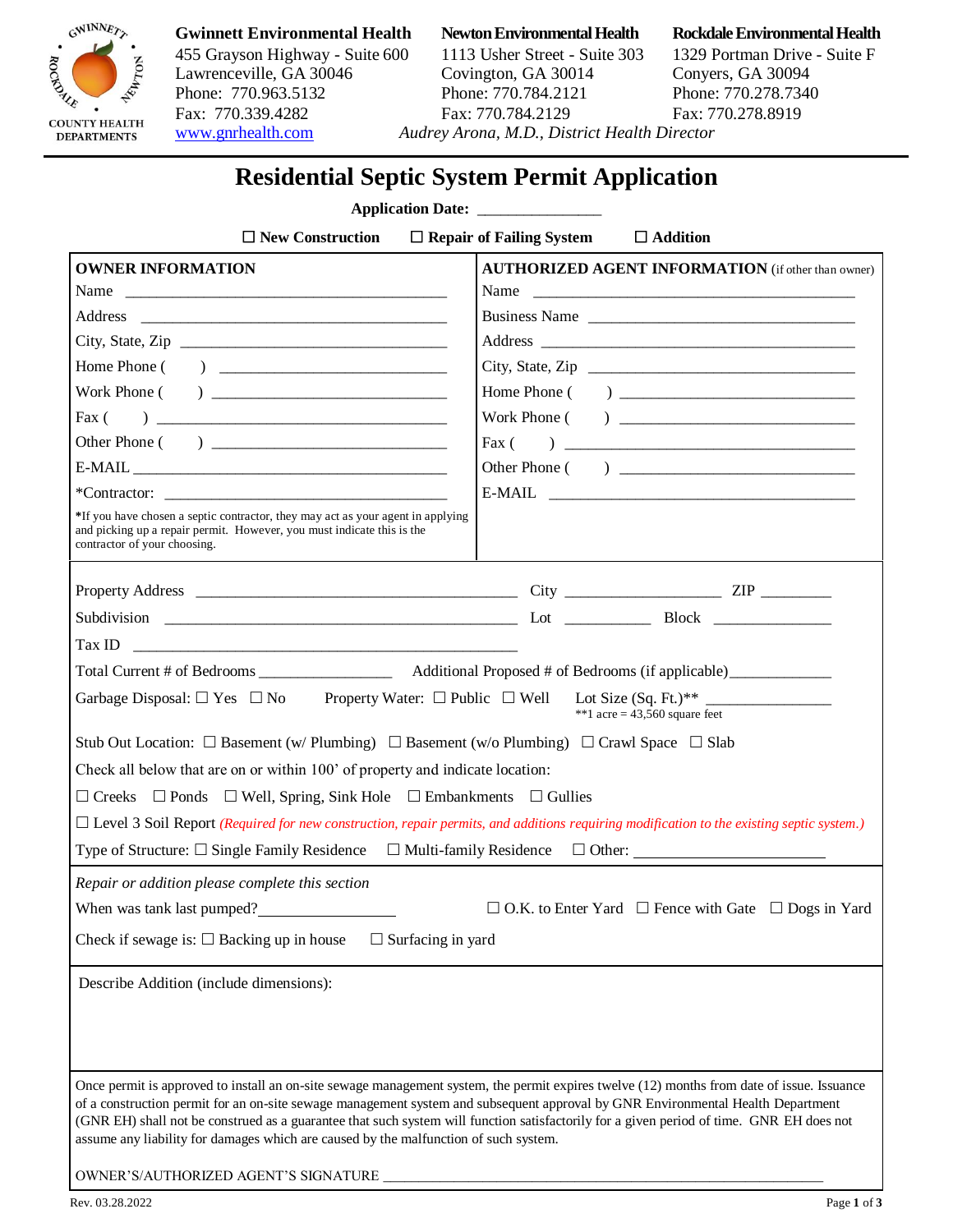

**Gwinnett Environmental Health Newton Environmental Health Rockdale Environmental Health**

455 Grayson Highway - Suite 600 1113 Usher Street - Suite 303 1329 Portman Drive - Suite F Lawrenceville, GA 30046 Covington, GA 30014 Conyers, GA 30094 Phone: 770.963.5132 Phone: 770.784.2121 Phone: 770.278.7340 Fax: 770.339.4282 Fax: 770.784.2129 Fax: 770.278.8919 [www.gnrhealth.com](http://www.gnrhealth.com/) *Audrey Arona, M.D., District Health Director* 

# **Residential Septic System: Repair Permitting Requirements**

For the submission of an application for a residential septic system repair, the following items must be provided:

- 1. A completed *Residential Septic System Permit Application* and applicable fees paid to the respective county.
- 2. A Level 3 soil report will be required for the review of the application.

If an approved Level 3 soil report is already on record with this department, it may be utilized. If your property does not have an approved Level 3 soil report on file, an original stamped Level 3 soil report from a certified soil classifier recognized by the State of Georgia Environmental Health Office is required. A list of approved soil classifiers can be located at: <http://dph.georgia.gov/wastewater-management>

## **When an Engineered Site Plan and Level 4 soil report may be required**

Please be advised that after review of the submitted information (items 1 and 2 above) it may be determined that the property will require a residential engineered site plan (see "Residential Engineered Site Plan Requirements" on the next page). Typically, engineered site plans will be required when there are challenging limitations of the lot. You will be notified if an engineered site plan is required for your permit application.

Our staff may require a Level 4 soil report when alternative on-site sewage management systems are proposed and additional soil data is needed to adequately address site suitability and/or system design.

Please allow our office 10 working days to review the plans and conduct a site visit. We will contact you if any questions arise.